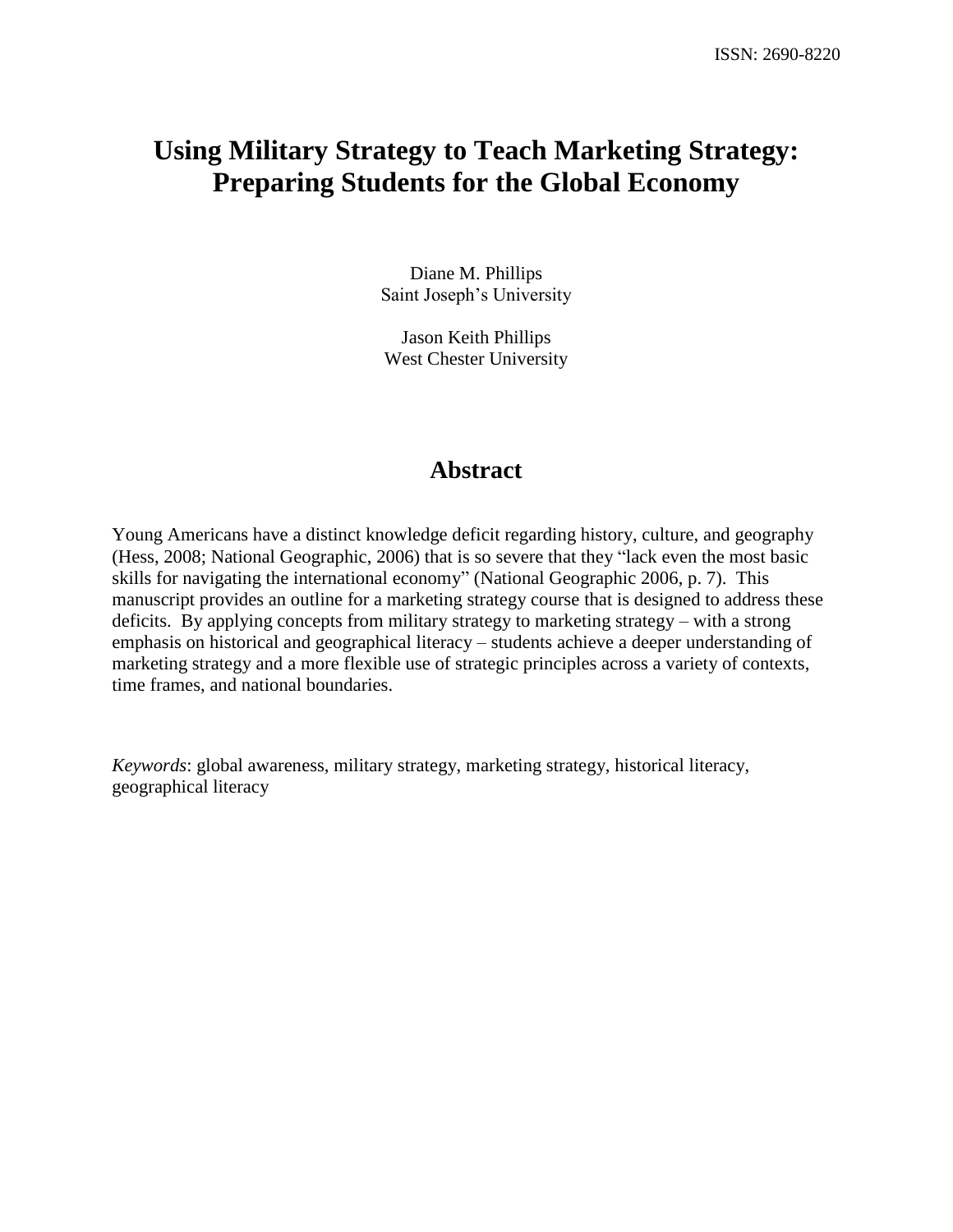*If you do not know others and do not know yourself, you will be in danger in every single battle. ~ Sun Tzu, Art of War*

# **Historical and Geographical Illiteracy In American Students**

In business schools across the United States, many students lack the basic historical and geographical literacy they need to be effective in an increasingly global marketplace. Although there is universal agreement that global issues are becoming ever more important to the marketing discipline and more business-specific international elements are being added to the business curriculum, it is unclear whether students possess the skills and knowledge necessary to successfully apply these concepts in a global environment. How can students fully appreciate an outstanding example concerning doing business in China when they don't have any conception of China's history, don't have any idea who Mao Tse-Tung was, and can't even find China on a world map? Importantly, how can students then graduate and successfully conduct business in a global marketplace when they are essentially historically and geographically illiterate?

The undergraduate marketing strategy course described herein incorporates military strategy to teach marketing strategy while at the same time improving student historical and geographical literacy. This course has been used, either in its entirety or via its major components, at three separate institutions of higher learning: a midsized state university, a small private university, and an Ivy League university. It has resulted in students who have a deeper level of learning and understanding of the complexities of marketing strategy.

## **The Problem**

The problem of student historical and geographical illiteracy is impossible to ignore. Lest we believe that there isn't a problem, anecdotal evidence and prior research both clearly illustrate that many American business students lack the historical, cultural, and geographical knowledge needed to fully comprehend the global examples and case studies used every day in undergraduate business classes. Some examples of student historical and geographical illiteracy include:

- During a discussion of historical issues related to World War II and the current product offerings by several firms, a student (who had one of the highest grades in the class) admitted that she was never sure about what happened at Pearl Harbor... did the US bomb Japan or did Japan bomb the US?
- During discussions regarding study abroad offerings for undergraduate business students, students frequently ask nonsensical questions, such as whether they speak English in Australia, where New Zealand is located, and whether they speak Swedish in Switzerland.
- In a recent convenience sample of 15 graduating seniors, none knew who George Armstrong Custer was or the impact of his hubris on his life and career.

Although we as business educators may wish that these were isolated and atypical examples, the sad truth is that they are representative of many current business students. A recent study of 17 year-olds (our soon-to-be college freshmen) revealed a disturbing lack of international historical knowledge. Some findings of this study (Hess, 2008) include: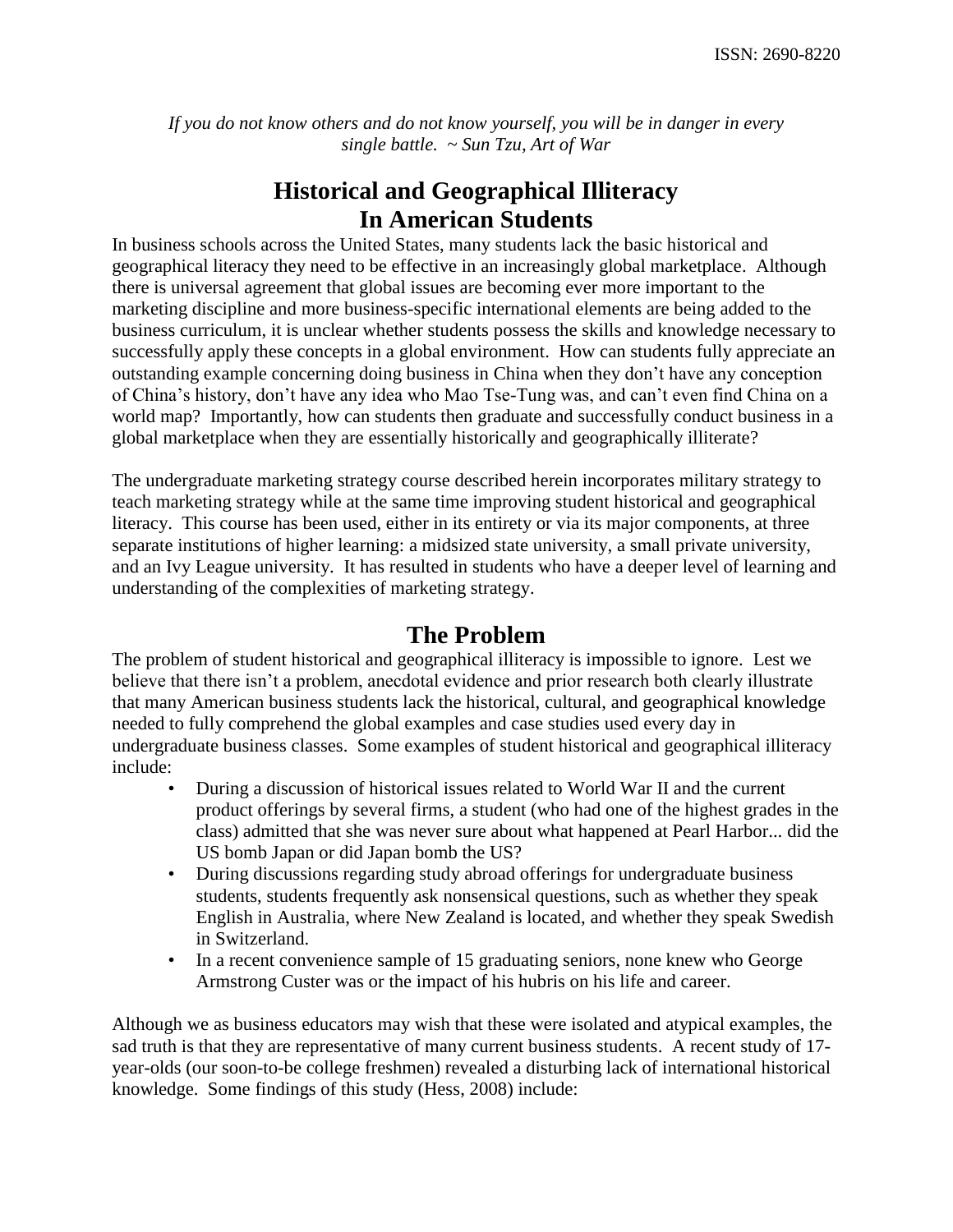- 40% were unable to correctly identify that World War I occurred between 1900 and 1950,
- 26% did not know that Christopher Columbus sailed for the New World sometime before 1750,
- 23% were unable to correctly identify Adolf Hitler, and
- 18% did not know that the major enemies of the U.S. during World War II were Germany and Japan.

Americans aged 18-24 fared little better with regard to geographical skills and knowledge. A study by National Geographic, Roper Public Affairs (2006) found that most young adults demonstrated very limited understanding of the world and also do not place sufficient importance on basic geographic knowledge. Some specific findings regarding the global awareness of young Americans include:

- 63% were unable to find Iraq or Saudi Arabia on a map of the Middle East, 75% could not find Iran or Israel, and 44% could not locate even one of these countries,
- 88% could not locate Afghanistan on a map of Asia, and
- 54% did not know that Sudan is in Africa and 40% did not know that Rwanda is in Africa
- 70% were unable to find North Korea and 63% did not know that its border with South Korea is the most heavily fortified in the world, and
- 31% were unable to locate China on a map.

The conclusion reached by the researchers was that young Americans are unprepared for an increasingly global future and that "many lack even the most basic skills for navigating the international economy or understanding the relationships among people and places that provide critical context for world events" (National Geographic, 2006: 7).

One possible reason for this knowledge deficit regarding geography is that as many as 49% of those surveyed stated that they had never had a class devoted entirely to geography at any time between the sixth grade and their senior year in high school (National Geographic, 2006). In fact, the U.S. is the only major developed nation where it is possible to get to the university level without ever having taken a course in geography (Carr, 2005). Indeed, a large proportion of students are unable to accurately place major countries on the globe and are also unable to place important world events like World War II on a timeline (Davis, 2005; Gross, 1999). These studies suggest that a substantial number of the students currently in American undergraduate marketing classes are both historically and geographically illiterate.

In recent years, American business schools have heeded the call from the business community for more relevant training in their curricula. For example, to deepen cultural and language competencies, some schools have emphasized foreign language study and study abroad experiences (Walker, 2009; Wright & Larsen, 2012). Indeed, 71% of AACSB accredited schools now require language training and 36% now require an overseas experience (Walker, 2009). Other schools have attempted to deepen socio-cultural understanding by emphasizing service learning experiences and civic engagement projects (Berry & Workman, 2007). Even the U.S. Army has called for greater cross-cultural and geographical understanding on the part of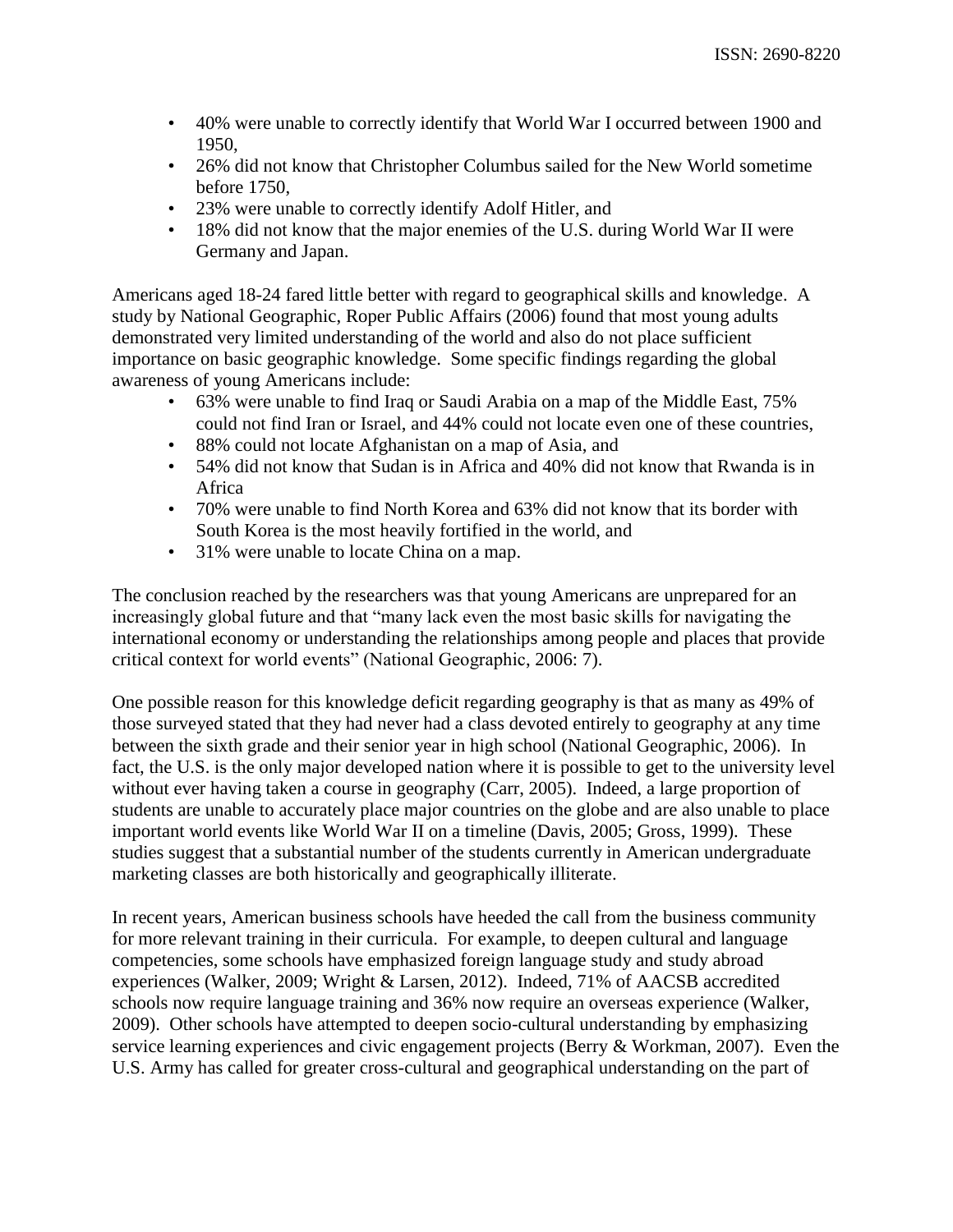members of the armed forces to develop a "shared understanding and enthusiasm" when they go abroad (Thompson & Grubbs, 1998).

Business executives need this base of knowledge in order to be successful decision makers (Kantrow, 1986). Indeed, many executives find that they need to better refine their understanding of business strategy long after they leave business school. Some have sought out the teachings of the ancient Chinese military strategist, Sun Tzu and his writings in *The Art of War*. Sun Tzu and his followers utilized historical examples to develop and refine military strategy and philosophy (Tsang & Lee, 2002). These "timeless" principles have provided business executives with a variety of strategies and although this book was written 2,500 years ago, it is still judged to be one of the most influential business books of all time (James, 2013).

Preparing students for the uncertain global business environment requires not simply knowledge or understanding of a list of useful business strategies. Instead, it requires integrative thinking, consideration, and flexible application of a set of strategies across a variety of different settings and in a variety of different contexts.

While university educators can do little to increase the proportion of students who are adequately exposed to geography and history before starting their university education, the fact remains that business students need this knowledge to successfully compete in the global economy (Kantrow, 1986). University-level educators must therefore take steps to ensure that students are provided with opportunities to obtain this necessary knowledge (Davis, 2005). To be competitive in the global economy, it is imperative that our students demonstrate such competencies. To be sure, students who are educated in non-US business programs have these competencies (Morin, 2012). It is our contention that business programs are currently not putting enough emphasis on the broader, contextual knowledge students need to be competitive. That is, students are being taught extensively about the "trees" but know little of the "forest" of which the trees are but a part.

### **The Intersection of Liberal Arts and Business Studies**

To date, a considerable amount of academic effort has been expended on incorporating business and professional studies into the liberal arts curriculum (Ahmed & Krohn ,1994; Chung, Molnar, & Gilbertson, 2011; Ewest & Kliegl 2012; Hutton, 2006; Stewart 2004). The arguments for the inclusion of business studies in the liberal arts curriculum range from necessity (i.e., liberal art majors need business skills in life) to survival realities for some liberal arts disciplines, specifically, the large number of students enrolling in undergraduate business programs and the decline in some liberal arts academic fields including languages/literatures, sociology, economics, geography, and history (Brint, Proctor, Mulligan, Rotondi, & Hanneman, 2012).

Studies on the integration of liberal arts into the undergraduate business curriculum are less common. It is important to provide a historical context for the time periods and theories presented in management courses because by not doing so, educators miss an opportunity to develop student abilities to think, both critically and reflectively, about the past and its implications for the present (Kantrow, 1986; Petkus, 2010; Smith, 2007). Some experts argue that most undergraduate programs are too narrow and fail to require students to question assumptions, think creatively, or understand the place of business in a larger context (Colby,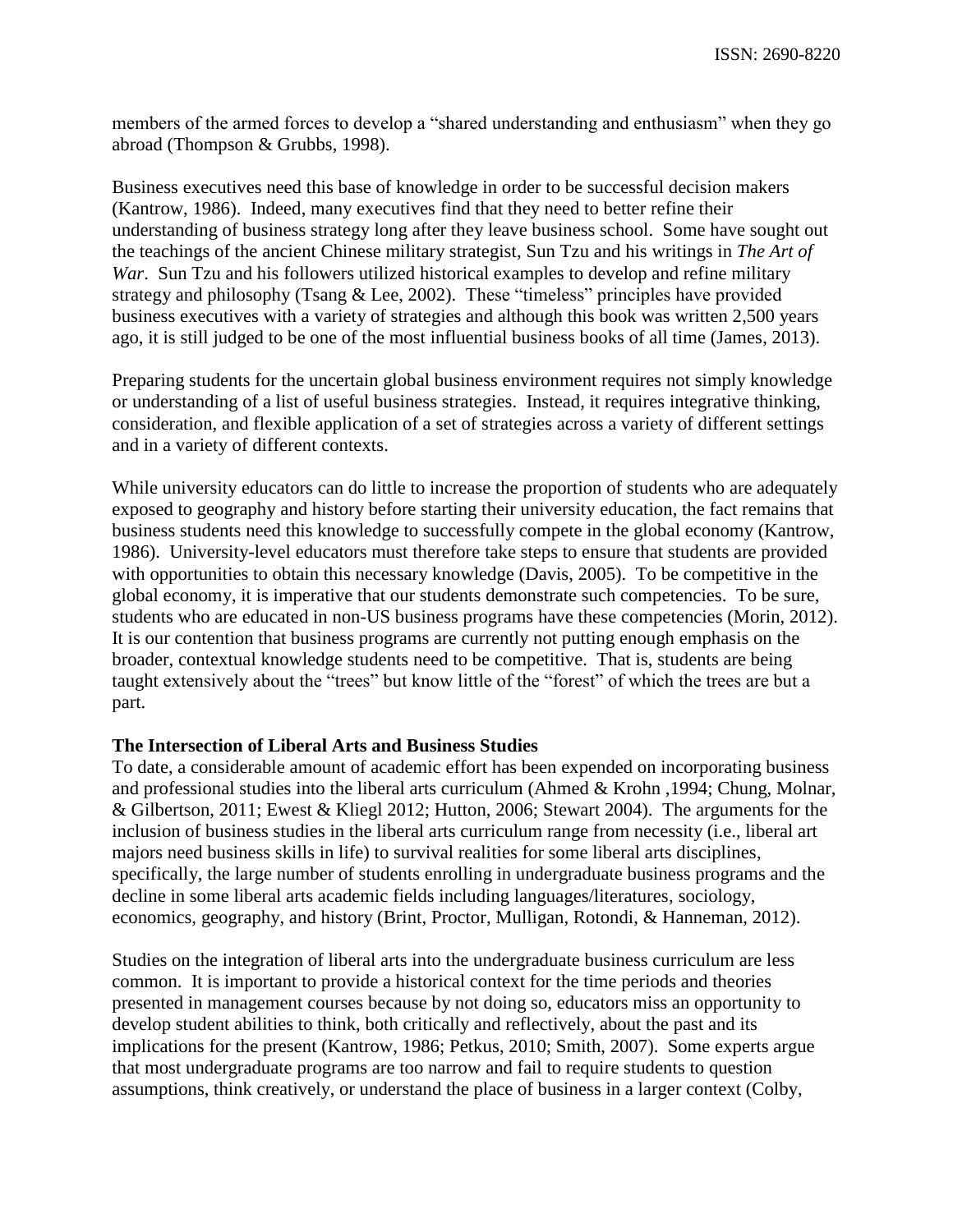Ehrlich, Sullivan, & Dolle, 2011; Stewart, 2010). In a comprehensive, multi-year study of the impact of liberal arts education on American competitiveness on the global stage, the prestigious American Academy of Arts & Sciences found that American students need a stronger grounding in a variety of liberal arts disciplines, such as social studies, languages, and history (2013). This stronger grounding would help to "allow citizens to participate meaningfully in the democratic process – as voters, informed consumers, and productive workers" (American Academy of Arts & Sciences, 2013). To train business students to more effectively participate in the global economy, topics such as literature, history, mathematics, and the social sciences should be more thoroughly integrated throughout undergraduate business programs (Colby, et al., 2011; Kliegl & Weaver, 2012; Petkus, 2010; Stewart, 2010).

## **The Liberal Arts General Education Requirements: Missing the Beat**

General education requirements (GenEds) are a part of nearly all college/university curriculums in the U.S. Unfortunately, these GenEds often fail to provide any context for business students to adequately understand how the material they are learning is of any practical importance. Further, most colleges and universities continue to provide knowledge to students via academic "silos" in which little or no effort is made at integrating the material with other silos.

As a result, rather than as a source of important knowledge, students generally look at their GenEds as something they have to "get through" (Stewart, 2010). Unfortunately, GenEds are regarded as having very little practical value by business students to their future careers or personal welfare. Faculty advisors often exacerbate this problem by marginalizing the importance of these classes to students. Admittedly, this marginalization is sometimes justified as the specific courses required to meet GenEd requirements are sometimes picked by a faculty committee based on staffing and a variety of other issues instead of their usefulness to students (Davis, 2005; Stewart, 2010). Together, these factors have resulted in the problem of historical and geographical illiteracy becoming institutionalized in higher education.

The difficulty in integrating liberal arts and business is by no means a new problem. Over fifty years ago, a study which consisted of interviews at approximately 70 undergraduate colleges and universities across the U.S. revealed remarkably similar concerns. Specifically:

...the work which students do in liberal arts subjects appears to have little relation to their studies in business... and not infrequently consists of a certain number of courses to be gotten out of the way as quickly and painlessly as possible… the fact remains, and this is all but universally admitted, the liberal arts courses mean little or nothing to a very large number of undergraduate business students (Pierson, 1959: 164-165).

This research, conducted in the late 1950s, also revealed that not one of the hundreds of people interviewed expressed any concern that undergraduate business students were being exposed to too little business information and, in fact, a large number of those interviewed expressed a concern that undergraduate business students were instead not being exposed to enough liberal arts material (Pierson, et al., 1959).

Over 70 years ago, Devane (1943) argued that the function of a "good college" is three-fold: (1) to provide a general education broad in scope,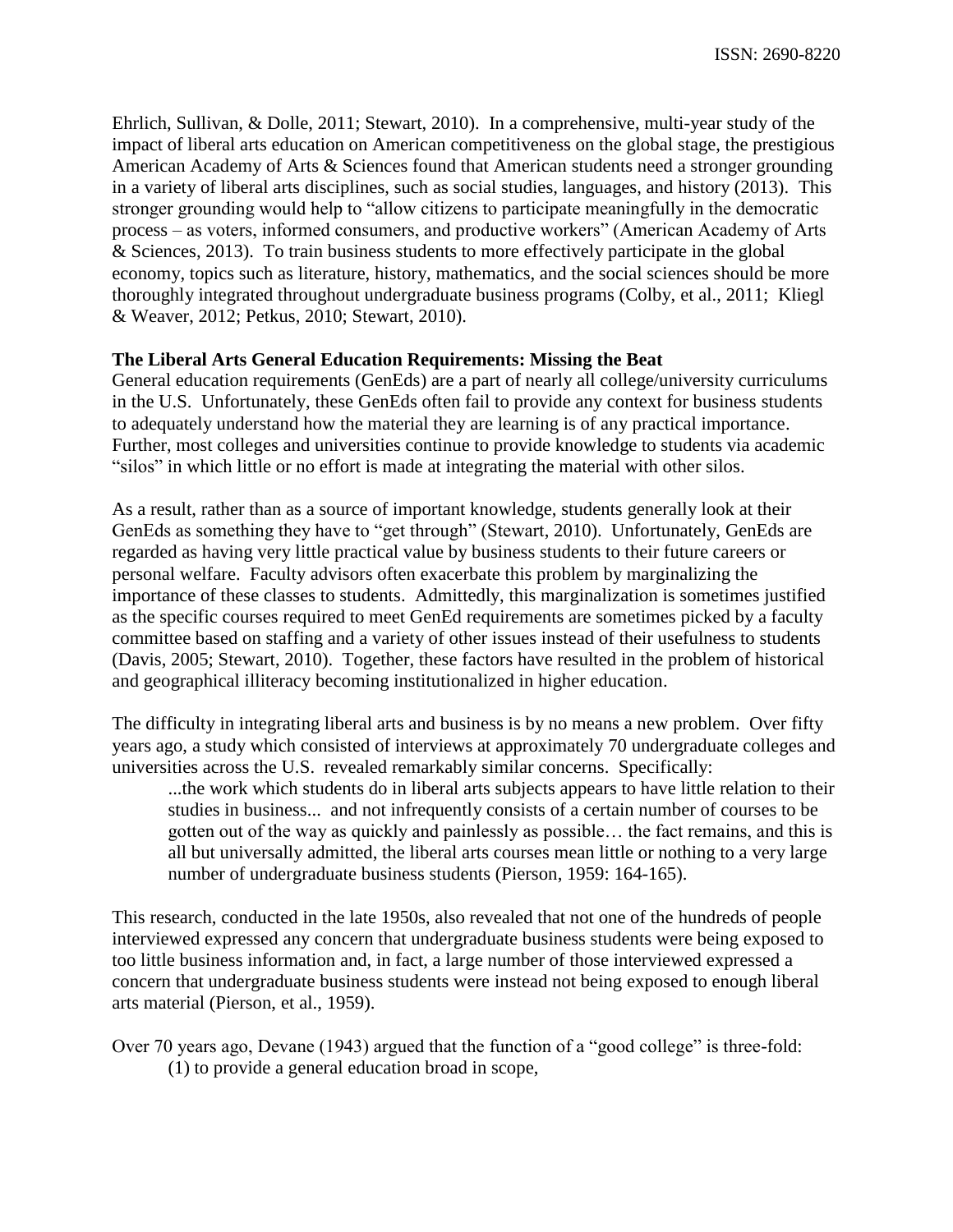(2) to arrange programs of moderate concentration which will give the student a sense of mastery in a particular field, and

(3) to bring him (the student) to that point of maturity at which he is capable of genuinely independent work (Devane, 1943).

U.S. business schools are clearly accomplishing the second function and, by addressing the first and third functions, we contend that they could also directly impact the lives of students by preparing them for competing in the global economy.

### **Use of Military Strategy in Business**

Applying military strategy to business is certainly not new. Indeed, in order to aid the process of thinking and planning a firm's competitive strategy, some academicians have argued for the application of military strategy to business and marketing (c.f., Kotler & Singh, 1981). Military principles and stratagems provide insights on how a firm could succeed when attacking or defending itself from competitors. Therefore, marketing managers should deepen their understanding of and application of key concepts from military strategy and tactics (Kotler  $\&$ Singh, 1981).

In previous applications of military strategy to business, the organization was discouraged from taking a customer-centric point of view. One early effort in this area suggested that in order to be successful, modern businesses must concentrate their resources on the conflict which exists between competitors and not on satisfying human needs and wants (Ries & Trout, 1986). Other early researchers echoed this approach by suggesting that if military strategy were to be used, the primary focus must be on the competition (Cohen, 1986) and that these strategies must be carefully determined before tactics are developed (German, Donahue, & Schnaars, 1991). Research concerning marketing and military strategy has since consisted primarily of various applications of the strategies described by Sun Tzu and his followers (c.f., Rarick, 1996; MacDonald & Neupert, 2005; Tsang & Lee, 2002).

From a tactical perspective, however, marketing managers could use a variety of military strategy lessons, such as guerilla warfare, to focus more closely on satisfying customer needs (c.f., French & Harris, 1982; Levinson, 1985). Such tactics are generally not very expensive; small to mid-sized firms can use them to influence customers and gain competitive advantage (Levinson, 1985). Further, these tactics are easy to understand and apply across a variety of situations. For example, the writings of Mao Tse-Tung and Che Guevara provide useful insights into how to meet the needs of consumers and how to fend off competition (French & Harris, 1982). Indeed, the usefulness of these historical principles to today's business problems should not be dismissed:

the worth of this material lies not in profound new insights unveiling shortcuts to success. Just the opposite is the case. The writings concentrate on points so vital and basic to the crux of sales management that those ideas are often considered too pedestrian to be mentioned in scholarly texts on the subject (French & Harris, 1982: 9).

## **The Benefits of a Military Strategy Approach**

We have found that incorporating key principles of military strategy into the marketing strategy course increases the extent to which students understand the range of strategic options that are available to them as marketing decision makers. There have also been two additional benefits to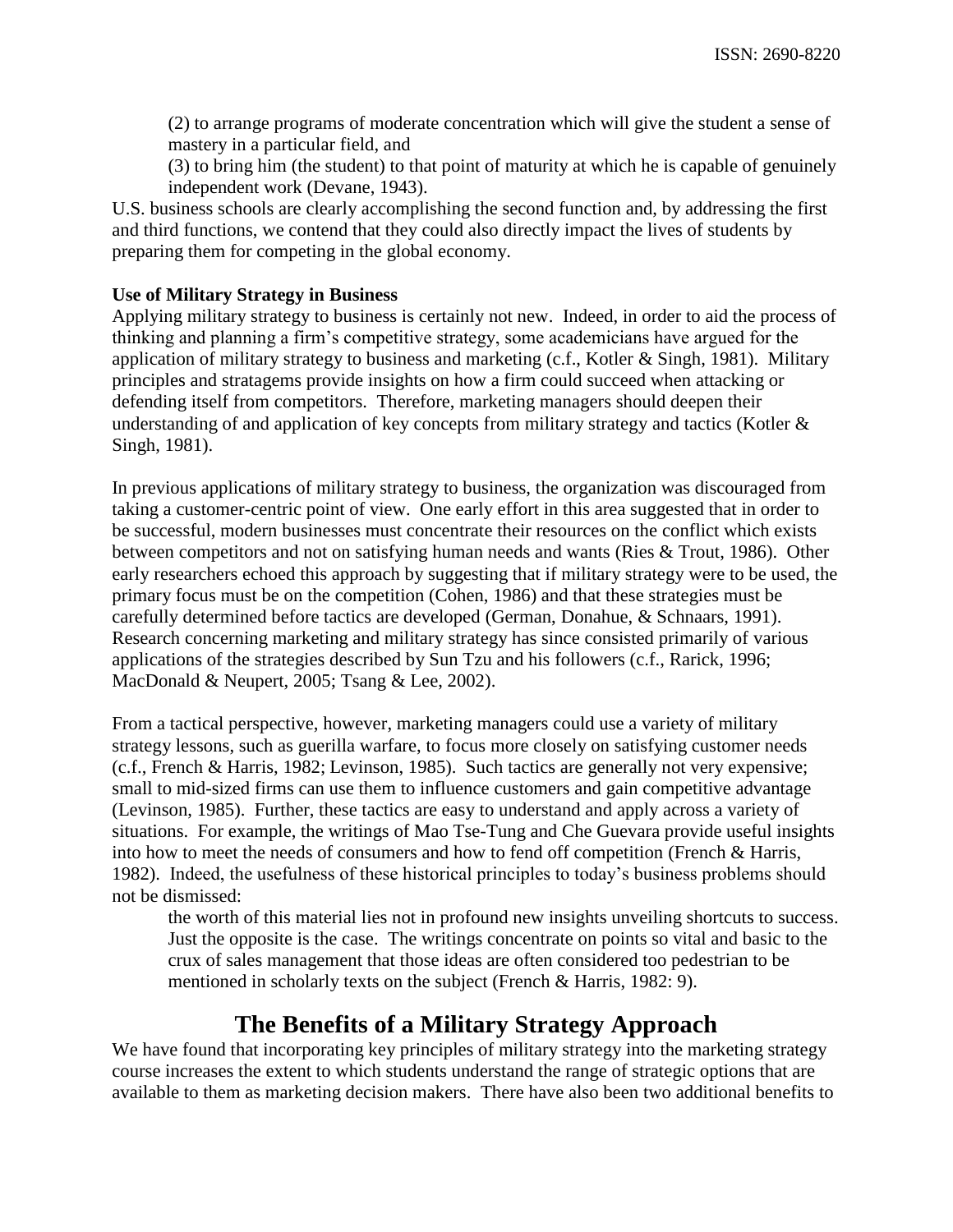this approach. First, this approach fits well within the rubric of the new Holistic Marketing Concept which proposes that the function of marketing is to exert a broad and multi-dimensional positive impact on society (c.f., Kotler & Keller, 2012). Second, this approach addresses a key concern of AACSB International to provide timely and relevant business education to prepare students for the rigors of competing in the global economy.

### **The Holistic Marketing Concept**

The newly conceptualized Holistic Marketing Concept is based on the notion that because the marketing function is the key interface between the organization and the external world, it has a unique obligation to impact many dimensions of the organization's functions. Specifically, this "marketing is everything" approach suggests that there are various, complex roles of marketing, including: internal marketing, integrated marketing, relationship marketing, and performance marketing (Kotler & Keller, 2012). In examining Figure 1 below, it is easy to see that a broader understanding of key military strategy principles, with a strong emphasis on the context of history and geography, can impact each of the four dimensions of the new Holistic Marketing Concept.





*Adapted from Kotler & Keller, 2012: 18-24.*

In the *internal marketing dimension* of the Holistic Marketing Concept, military strategy proficiency can inform the creation of the mission statement as well as organizational objectives, strategies, and tactics. Further, knowing about previous historical examples of how business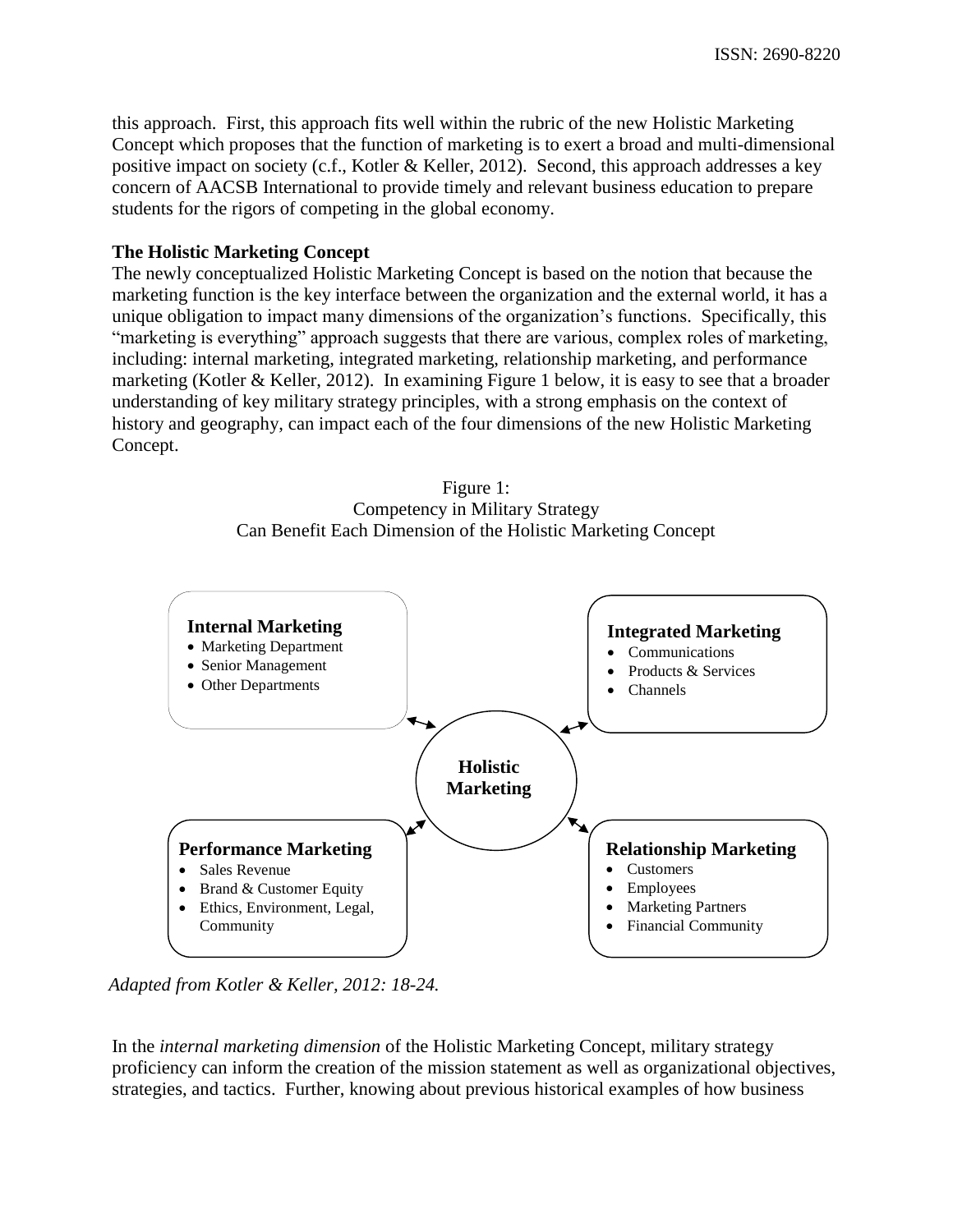leaders have tackled various decisions can also give students an important edge when they tackle similar issues (Bussiere, 2005; Petkus, 2010). Seamless integration of efforts is the key defining feature for the *integrated marketing dimension*. Here, military strategy proficiency can provide students with a range of tools available to carefully coordinate their efforts in delivering value to customers. In the *relationship marketing dimension*, organizations need to efficiently use resources to create and develop deep, lasting connections with other key stakeholders. In order to develop these strong relationships, it is imperative to have a deep understanding and knowledge of the capabilities and resources of these stakeholders. Knowledge of military strategy provides a key benefit here; even novice military strategists know the adage that it is important to "keep your friends close, but keep your enemies closer." Finally, for the *performance marketing dimension* of the Holistic Marketing Concept, students of military strategy need to be able to assess the full range of financial and non-financial risks and benefits to the organization. A military strategy approach could foster a deeper understanding of the variety of risks and benefits that accompany a given decision.

#### **AACSB Focus on Innovation, Impact, and Engagement**

Long before AACSB International was founded, business academicians suggested that the role of a business school education was not to just provide a depth of knowledge and expertise in the operations of a business, but to also provide a strong liberal arts education and the skills necessary for independent decision making (Devane, 1943). More recently, AACSB has developed a set of standards for business schools that focus on three main pillars: innovation, impact, and engagement (AACSB International, 2013). Recognizing the importance of the new economic realities, technology, and global focus of businesses today, these standards were developed to help business schools become key partners in preparing future business leaders. The first pillar of focus, *innovation*, suggests that business schools should promote strong adherence to academic excellence and continuous quality improvement, but also allow enough flexibility in their approaches for creativity and innovation (AACSB International, 2013). The marketing strategy course described herein is certainly innovative and creative in its approach. It requires a faculty member to move beyond the materials that are provided by the textbook publisher and identify other materials that would provide a depth and breadth of understanding. Further, this course forces students to be creative and innovative; using the same methods that led to success in other business classes will not necessarily translate to success in this course. The second pillar is *impact* and emphasizes the importance of business schools making a difference to the broader community, businesses, and the overall theory and practice of management education and business worldwide (AACSB International, 2013). The marketing strategy course that is advocated here provides students with the ability to positively impact their own organizations through increased knowledge and understanding of the variety of options that are available to them as well as the broader ramifications of their decisions. This will allow them to more effectively reach their consumers, forge relationships with key business partners, and influence other stakeholders. Finally, the last pillar of the AACSB standards is *engagement*, which emphasizes the importance of establishing a meaningful intersection between academics and the business profession so that graduates of business schools will be fully prepared to lead "meaningful professional, social, and personal lives" (AACSB International 2013: 3). By using a military strategy focus in the marketing strategy course, we believe that students will be less likely to make decisions as if they were in a bubble; instead, they are much more likely to understand the nuances of how a variety of stakeholders could be impacted by a particular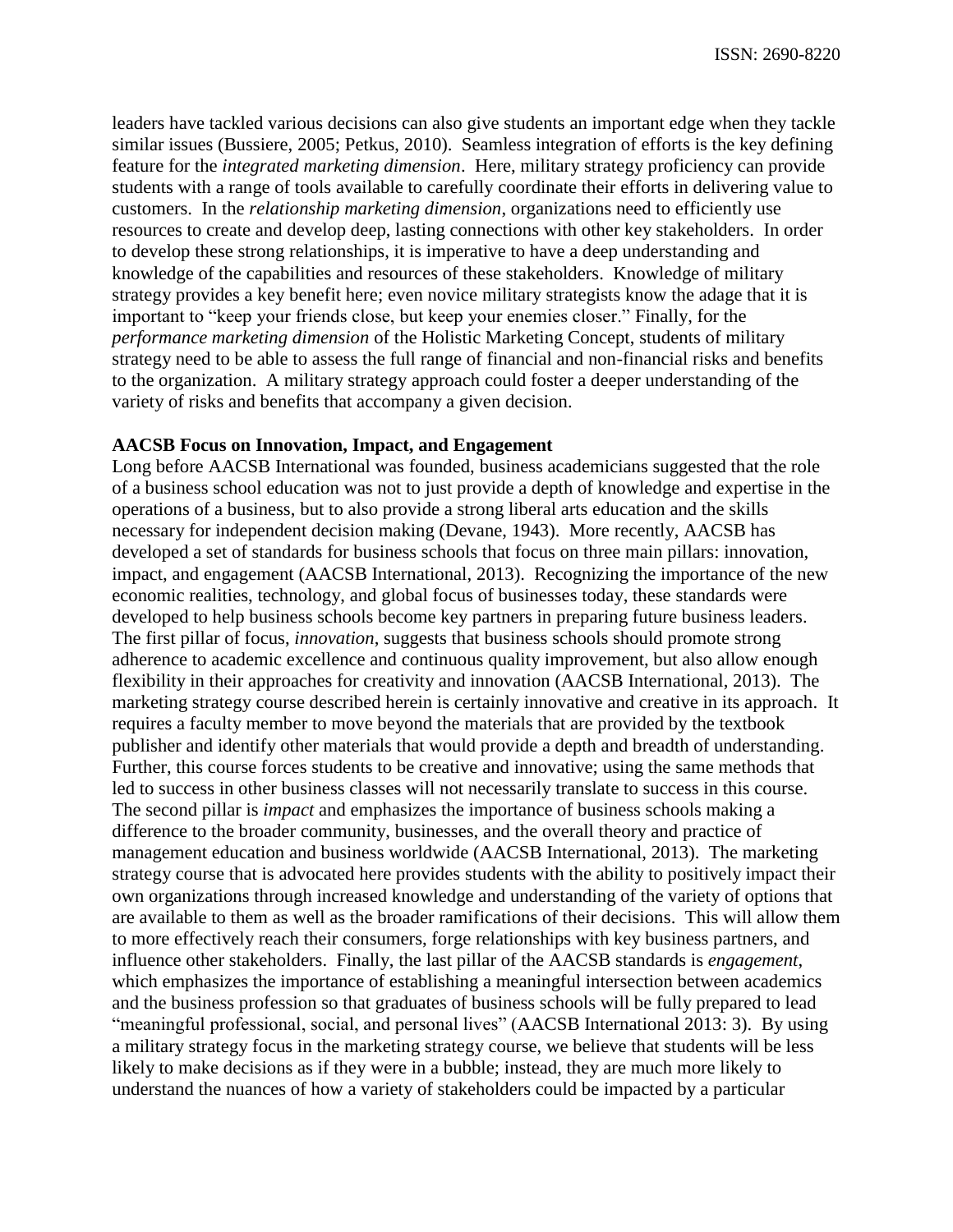decision. This increased depth of understanding will likely lead to better engagement with stakeholders such that they will be treated as key partners in the process rather than as outsiders with conflicting agendas. See Figure 2 below for a depiction of how a military strategy focus can exist at the intersection of AACSB's 3 pillars of focus.



## **Military Strategy & The Marketing Strategy Course**

One motivation for the creation of this marketing strategy course was that the authors noticed that course textbooks and other materials provided by publishers presented the course material such that it was filtered to specifically apply to marketing and other business related topics. Students did not have to expend any effort to understand how a case, text, or reading applied to business because the work of applying it was already completed by the textbook author or publisher. The problem of historical and geographical illiteracy among our students made this an even bigger problem; many students simply couldn't make the connections because they didn't have the context in which to do so. Because marketing strategy is generally considered the "capstone" class in the marketing curriculum, it was especially important to forge some of these connections to the broader global environment, hone their business skills, and further develop their critical thinking and decision making abilities.

## **The Course**

We have found that this course is best structured via a single 150-180 minute class period per week because it allows for greater depth and more probing discussions. During the class period, the instructor and students share the responsibility of presenting and examining the course material which includes an introductory lecture by the instructor, a "Quote of the Day" presentation by two students, and several longer, in-depth individual student presentations on military strategy/history books that they were assigned at the beginning of the semester.

During the first class meeting, a disclosure is made to students that the course will contain a significant liberal arts component and that a substantial amount of time during the course will be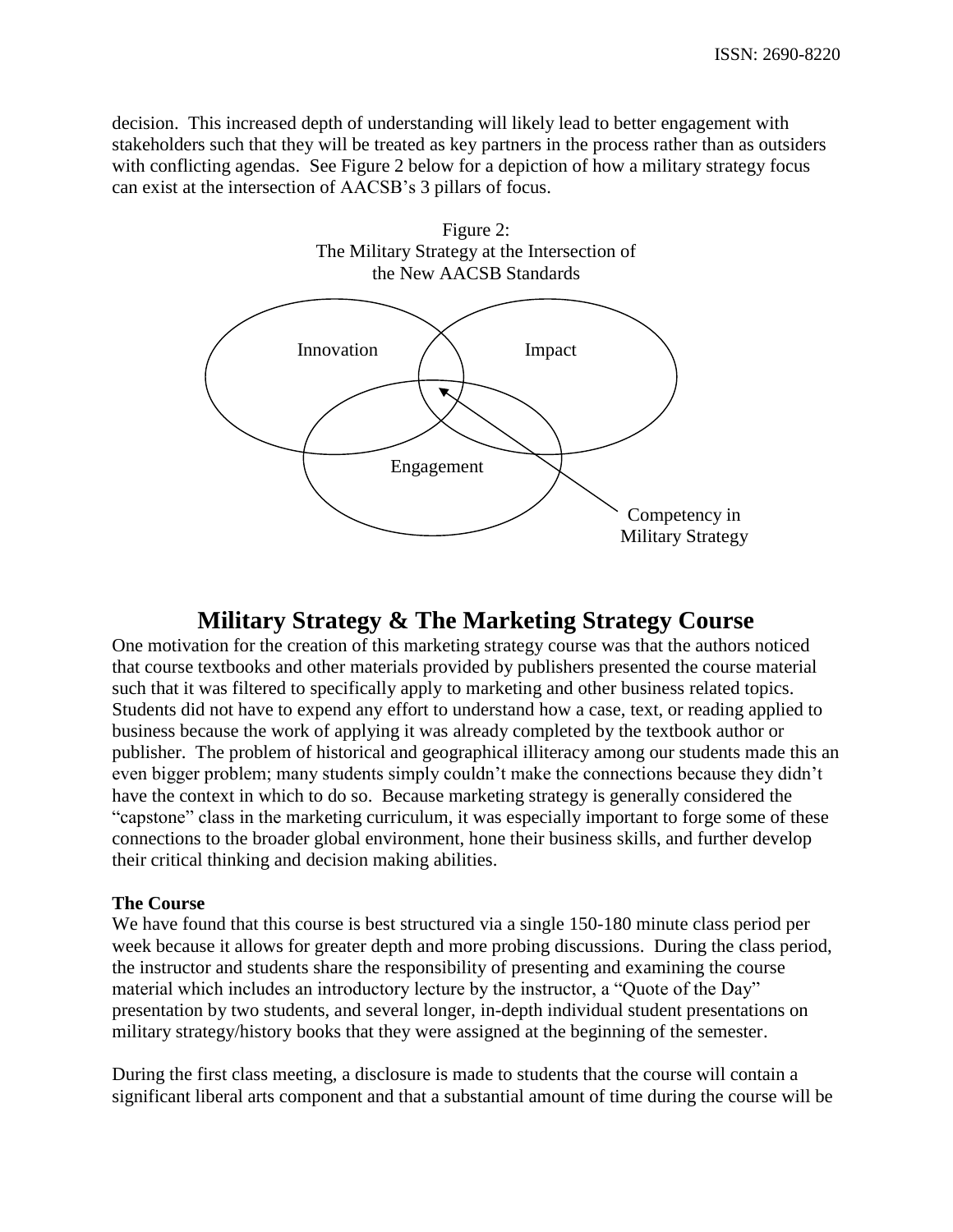spent studying historical military commanders and the strategies they used in war. An informal survey of students is conducted which consistently reveals a significant deficit in student knowledge regarding history, military history, and geography. Finally, each student is assigned an individual book which will later be analyzed and presented to the rest of the class.

Beginning with the second class period, discussion of specific time periods and their representative strategies commences and the topics for discussion and analysis progresses chronologically to the present day via several specific time periods to demonstrate to the students the timelessness and universality of certain strategies and tactics. The time periods discussed in the course are as follows:

- Ancient China and Japan
- Classical, Medieval Period, and Mongols
- U.S. Revolutionary War
- U.S. Civil War
- World War II
- Propaganda, Psychological Warfare, Guerrilla Warfare, and Modern Wars

By having the course evolve in a chronological manner as the semester progresses, students are provided not only with a review of world history and culture but are also able to gain an appreciation of four important facts. First, they are able to see how strategies evolved over time and were applied by the great military commanders of history. Second, they are able to see the spontaneous appearance of nearly identical strategies in different parts of the world which had little or no interaction with one another. For example, the first translation of Sun Tzu's *Art of War* into a European language (French) occurred in 1772. Students are left to ponder whether George Washington was in some way able to see this translation or whether he independently developed and used remarkably similar strategies during the U.S. Revolutionary War. Conundrums such as these fascinate students and cause them to deeply think about and reflect upon the course material. Third, when students are required to apply this new-found knowledge to business, it results in a greater depth of critical thinking and understanding. Finally, while preparing their papers and presentations, students are forced to increase their historical and geographical literacy in order to put their work into the proper context.

Through this use of applied history, the marketing strategy goals of the course are also achieved, while at the same time, geographical and historical knowledge is increased. Although students are supplied with dates, places, and personalities, they understand that all of the information has to be processed with regard to its potential application to marketing and business disciplines. This distinction is critical in order to prevent students from marginalizing the information as irrelevant to their primary course of study as they sometimes do for some of their GenEd requirements.

Based on several semesters of offering the course, the authors have been successful at moving nearly all students (including those who claim to "hate history" at the beginning of the course) to see the benefits of this approach to their business careers. One of the most rewarding parts of teaching the course is watching when students suddenly "get it" and begin applying the strategies examined in class to other classes and even to their personal lives.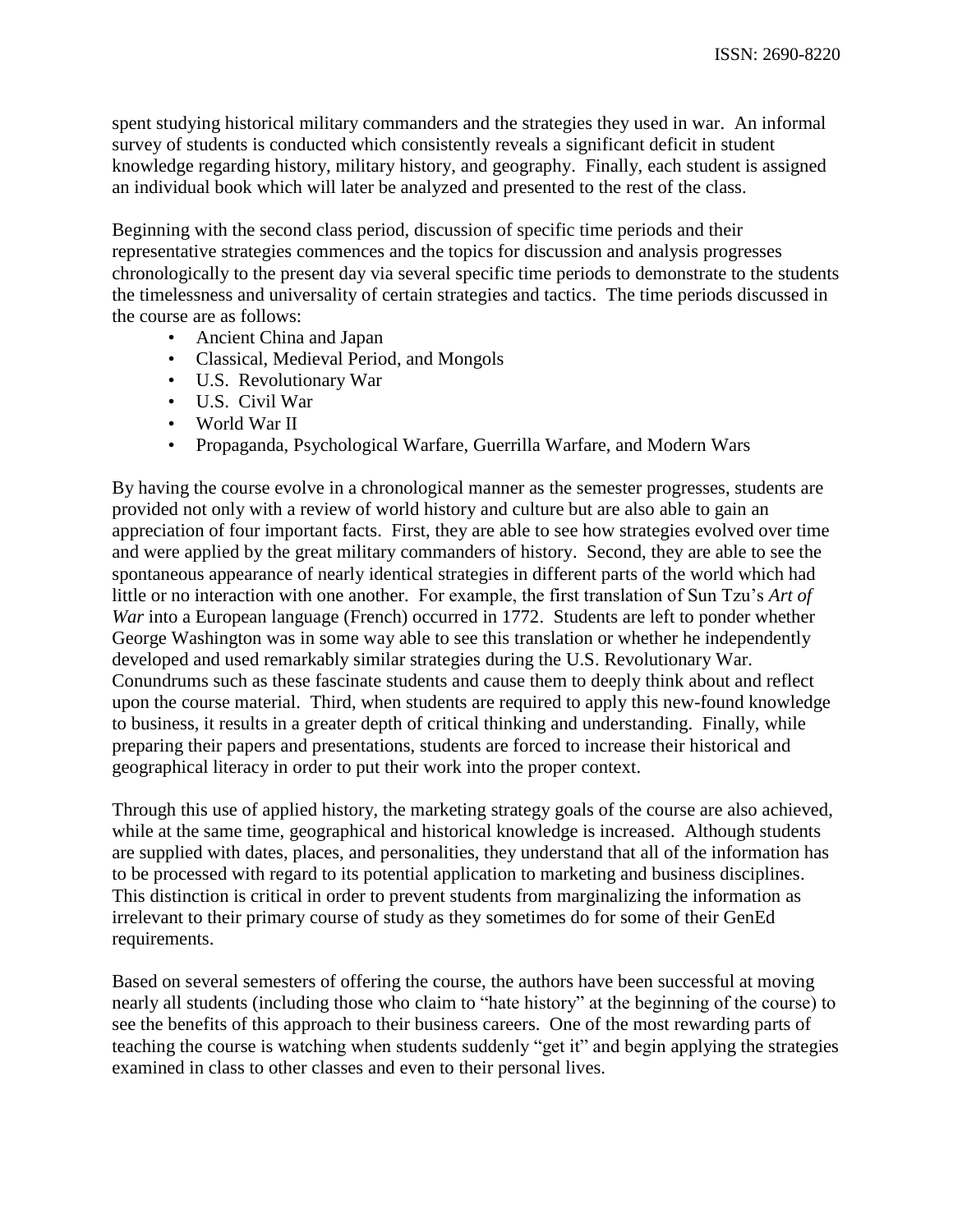### **Student Assessment**

During the course, students in the class read approximately 2,000 pages in four books (three common books and one individually assigned book). In addition, each student is required to give three presentations which must engage the rest of their peers in the audience as an individual, as a member of a duet or trio, and as a member of a large group. Students are also required to complete several short (5-8 pages each) papers applying a specific military strategy to marketing and identifying specific business examples that illustrate those strategies. The purpose of all these assignments is to compel students to develop the skills necessary to analyze and then apply the unfiltered details of military strategy to a variety of complex marketing problems. A common requirement for all assignments in the course is that the students locate and provide specific marketing/business examples for a given military strategy. This results in increased student knowledge of a wide range of industries and business entities.

To assess group performance, students are evaluated as members of a small group of 2-3 students via short presentations on a "Quote/Speech of the Day." Further, to assess the ability of students to work with the group under time pressures, the quotes are provided to students one week before the assigned presentation. Each small group is then required to prepare a 10 minute presentation and lead a class discussion lasting an additional 10 minutes. Students are required during their presentation to explain the historical context of the quote or speech, explain how the quote or speech applies to marketing, connect it to material that has already been discussed in class, and provide several specific real world business examples that illustrate use of the quote.

To assess individual performance, each student must conduct an analysis of a book on military strategy or history. After reading their book, students are required to make a 15 minute individual presentation on the book and also lead a 10 minute class discussion. Further, each student is required to submit a written review of the book with a thorough and specific discussion of the book's applicability to marketing.

The final project is an in-depth focus on a specific military leader from history and consists of a substantial written (minimum 30 pages) project and oral presentation which is assigned to student teams of 4-6 members. The assignment includes:

- 1. Preparation of an annotated bibliography of all sources with a minimum of 15-30 sources.
- 2. Thorough background research on the history and biographical background of the assigned military leader.
- 3. Thorough background research on the military leader's strategies, tactics, character, personal strengths/weaknesses and leadership skills.
- 4. Thorough analysis of the strategies of one or more of the assigned leader's opponents.
- 5. Explanation of why the assigned leader's strategies were effective/successful against his opponents (or why they weren't).
- 6. Summary of the assigned leader's strategies into a comprehensive "guidebook" that business leaders could use.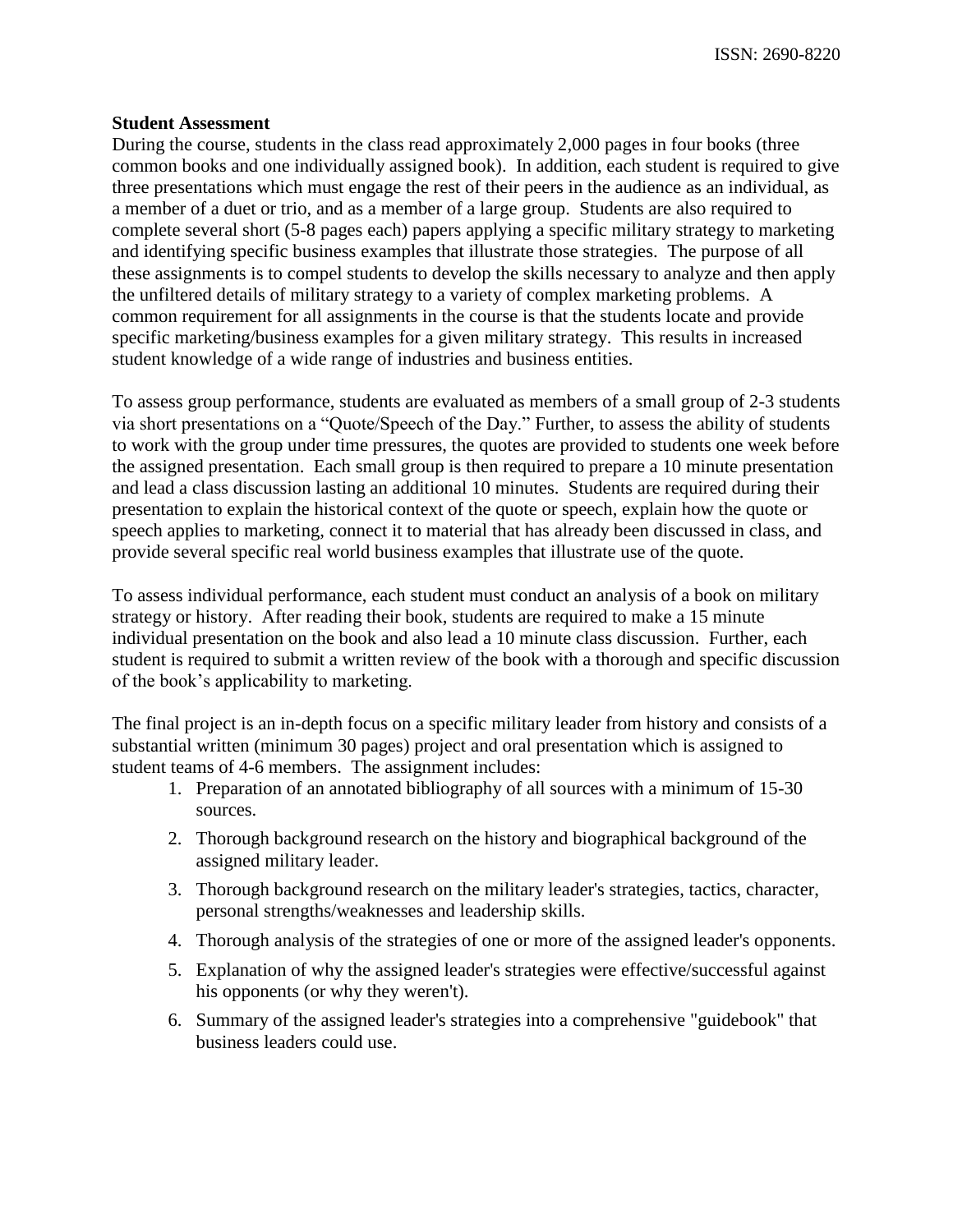- 7. Selection of a business leader (current or historical) that is then used to assess the benefit of the guidebook via an analysis and critique of the selected business leader's actions, strategies, etc.
- 8. Delivery of a 20 minute formal presentation on the assigned leader.

In the end, we typically find that although students are generally dissatisfied with the large amount of work required for the course, they do participate with a deeper level of engagement than what is typically found in their other classes. End-of-semester evaluations of faculty performance by the students have been excellent, as is evidenced by means that are above those of the department, college, and university (see Table 1 below).

| Table 1:                                                 |
|----------------------------------------------------------|
| 5 Semester Average of End-of-Semester Course Evaluations |

| <i>Item</i>                    | <b>Score</b> |
|--------------------------------|--------------|
| Overall Quality of Instructor* | 5.68         |
| Department Mean                | 5.10         |
| College Mean                   | 4.80         |
| <b>University Mean</b>         | 5.00         |
| Delivery Mean <sup>a</sup>     | 94.58        |
| Preparation Mean <sup>b</sup>  | 94.38        |

\* The first four scores are on a 1-6 point scale, with  $6 =$  outstanding and  $1 =$  poor. The second two scores are on a 100-point scale.

<sup>a</sup> The Delivery Mean is a combined score of several items relating to course delivery, engagement, and effectiveness.

<sup>b</sup> The Preparation Mean is a combined score of several items relating to the course materials, assignments, and faculty preparation/expertise.

Student comments further illuminate the conclusion that although the class was a lot of work, the tasks to be completed in class each added to fulfill a specific learning objective. Indeed, there was very little "busy work" perceived by the students. Further, students noticed that they were engaging with the material much more deeply and comprehensively than material from other classes. A summary of student comments across 5 semesters revealed that although there was skepticism at first about the material and approach, in the end, they recognized the value of the educational experience.

### Table 2:

### 5 Semester Summary of Student Comments

- Initial Skepticism
- I learned a lot despite weird syllabus/course assignments. There was method to the madness.
- By the end of the semester, I liked how it all fit together.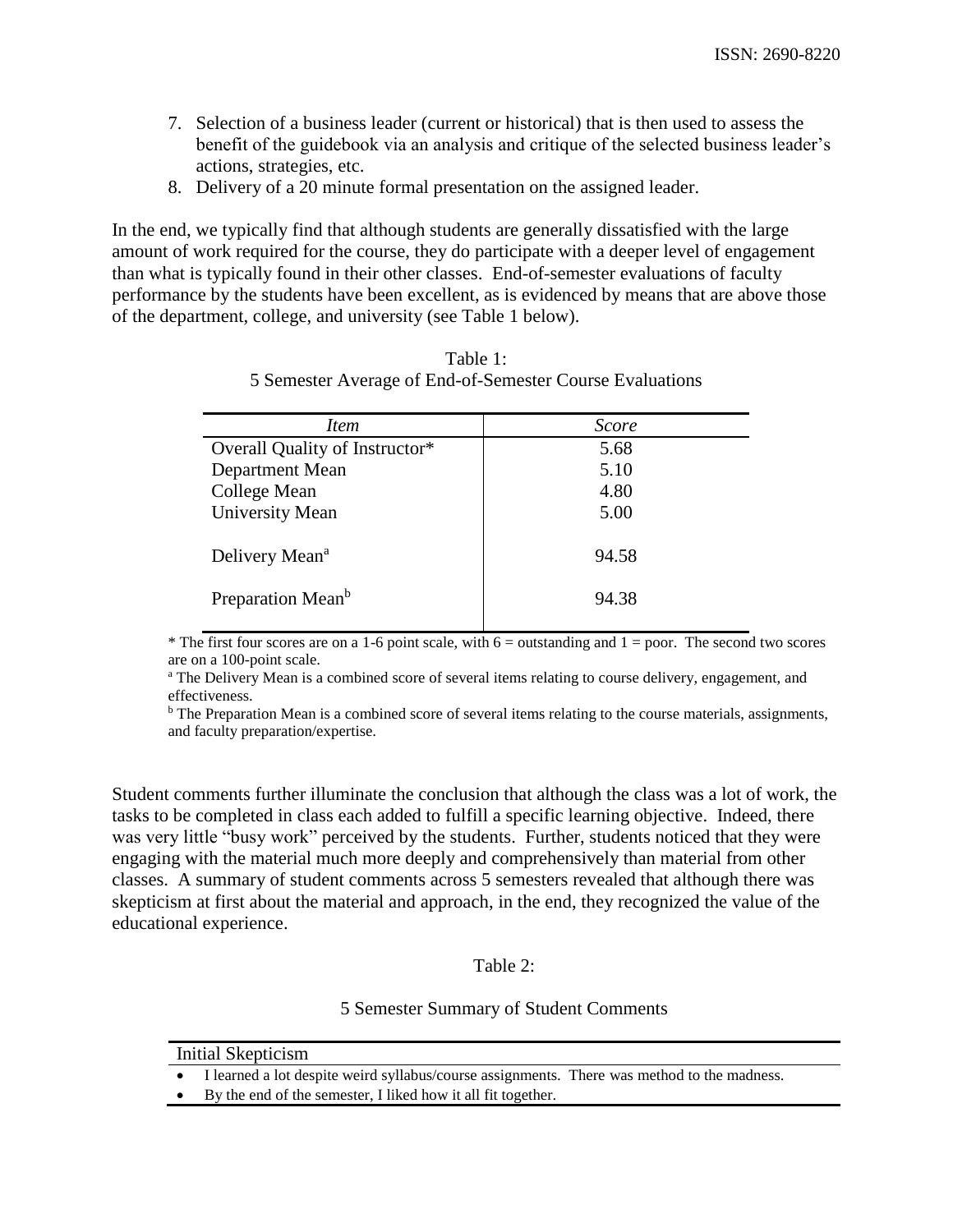I thought I would hate the whole "war strategies as related to business," but I ended up liking it.

#### Dissatisfaction with Work Load

- There was a lot of reading. However, since it was interesting material for me, I don't mind.
- Final paper is too long!
- A LOT of reading.

#### Satisfaction with Novel Approach

- It is interesting and different to use history as the basis of this course and applying history to business and marketing.
- Very nice way to get us to learn without being "just another business course."
- Overall, I liked the class. It was something completely different from my other classes and I also learned a new way of looking at marketing.

#### Recognition of Skill Improvement

- This class was really helpful to me in regards to growing as a person and feeling comfortable presenting to my peers.
- The material was interesting  $\&$  showed how a lot can be learned from studying the past. I was also able to utilize points from my individual presentation in interviews.
- Gives you great group & presentation practice. Requires you to relate old war tactics to new businesses.
- I believe I am a better writer because of this class.

#### Acknowledgement of Deep Learning

- Learned more in this class than any other marketing course. Interesting, interactive, challenging.
- It made me analyze and really think about the material rather than just memorizing facts/details. I learned things that I will likely use after graduation.
- I really enjoyed the course. I feel like what I learned I could really apply to all aspects of my life and career (not just marketing).
- Challenges our minds rather than making us memorize definitions.
- Comparing military strategy to business strategy helps thinking outside the box. Makes students analyze everyday situation in terms of marketing and strategy.
- The course was very challenging and involved a lot of critical thinking.

## **Conclusion**

It is important to emphasize that military history, with its heavy reliance on contextual history and geography, is the *vehicle* by which we attempt to improve student performance of key marketing strategy concepts. Our main goal is to forge a deeper understanding of marketing strategy and encourage the application of key strategic principles across a wide variety of global contexts and situations. Today, many business students are graduating with knowledge deficiencies in history and geography. Although AACSB International advocates that the business programs it accredits foster global awareness, the global awareness currently gained by a substantial number of undergraduate business students during their college careers is likely superficial in nature. Students should leave the university fully prepared to make positive contributions to society as informed voters, careful public policy makers, and judicious business decision makers (Morin, 2012). The marketing strategy course described herein will not solve all of the problems of historical and geographical illiteracy – and it is certainly not designed to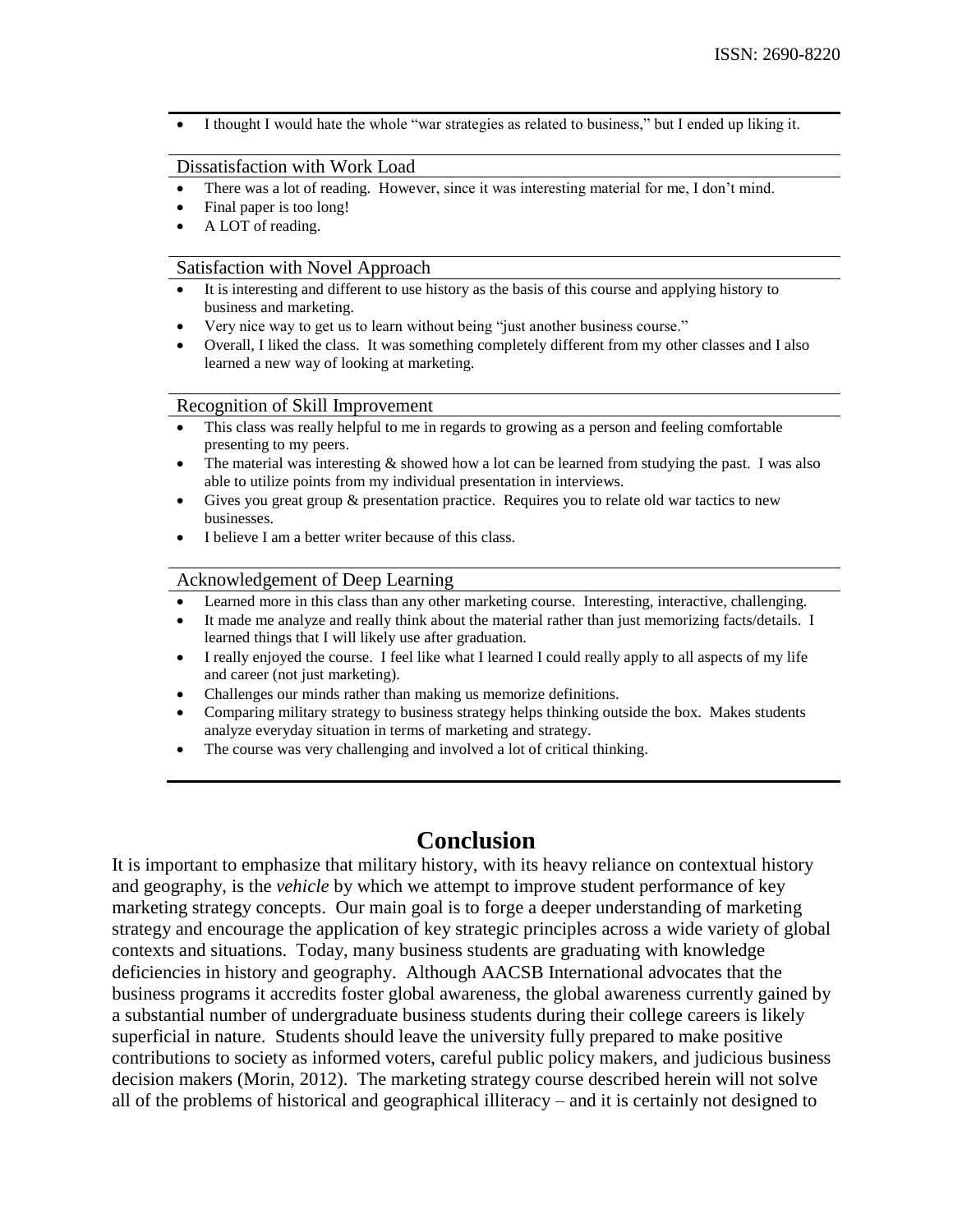do this. However, we believe that the course can provide a deeper understanding of the application of marketing strategy *because* it addresses some deficiencies in historical and geographical knowledge.

This course offering blends liberal arts and business information to provide students with the skills needed for marketing strategy as well as historical and geographical contexts necessary to improve their understanding of the problems. Upon completion of the course, students begin to understand how interconnected human knowledge is and the importance of obtaining knowledge and ideas from outside the business school. They also come to the realization that, although strategy evolves over time and is applied differently due to varied situational factors, it never strays far from its core principles. Importantly, the course's holistic approach equips students with skills that are needed to be competitive in the global economy.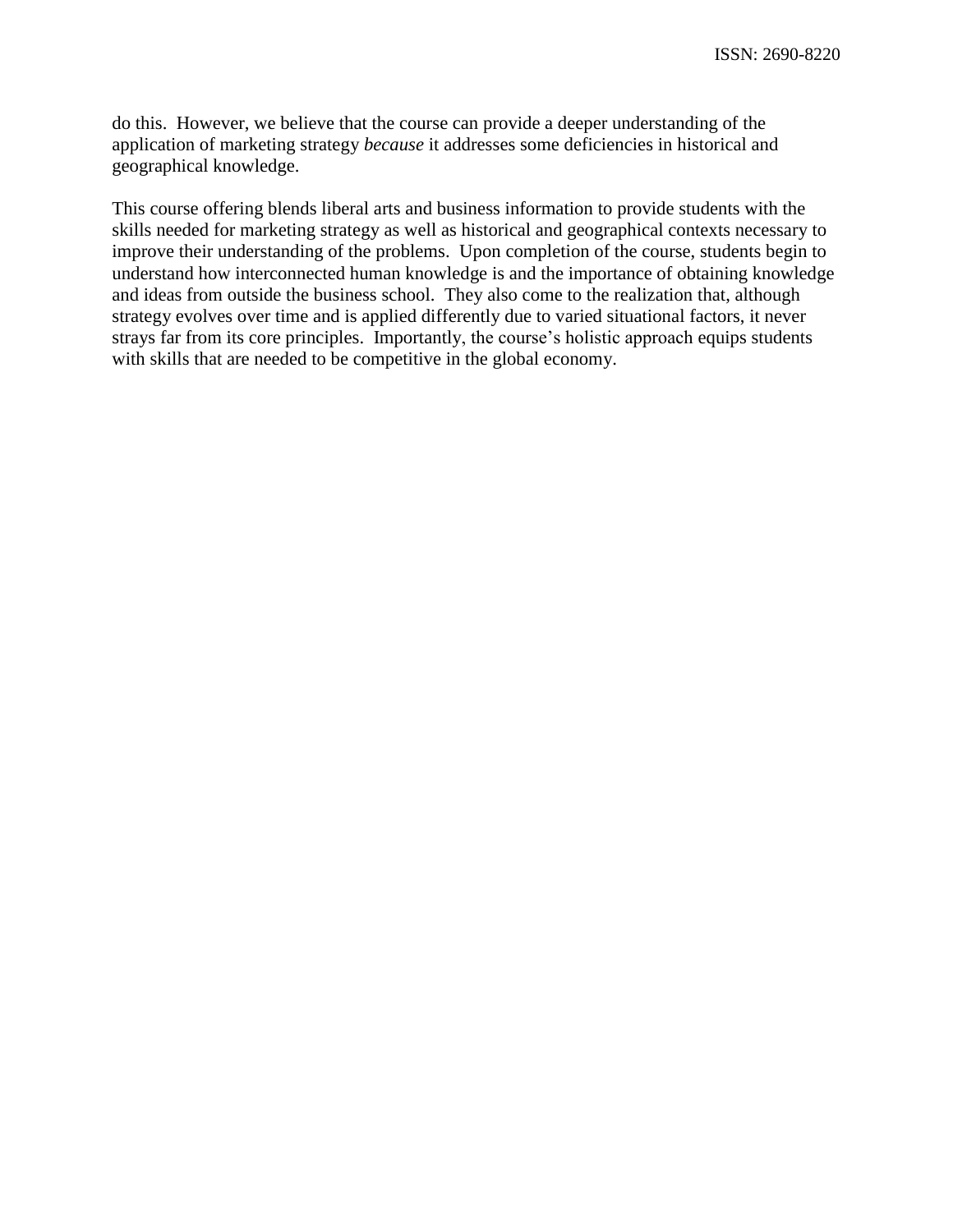## **References**

- AACSB International (2013). Eligibility procedures and accreditation standards for business accreditation. *AACSB International – The Association to Advance Collegiate Schools of Business*, January 18, Tampa, FL.
- Ahmed, Z. V. & Krohn, F. B. (1994). The symbiosis of liberal arts and international business. *Journal of Education for Business*, *64*(4), March/April, 199-203.
- American Academy of Arts & Sciences (2013). *The Heart of the Matter.* The American Academy of Arts & Sciences, Cambridge, MA.
- Berry, G. R. & Workman, L. (2007). Broadening student societal awareness through service learning and civic engagement. *Marketing Education Review*, *17*(3), 21-32.
- Brint, S., Proctor, K., Mulligan, K., Rotondi, M. B., & Hanneman, R. A. (2012). Declining academic fields in U.S. four-year colleges and universities, 1970-2006. *The Journal of Higher Education*, *83*(4), July/August, 582-613.
- Carr, D. L. (2005). U.S. foreign policy and a geographically challenged U.S. citizenry. *Journal of Geography*, *104*(1), January/February, 41-42.
- Chung, E., Molnar, K., & Gilbertson, J. (2011). Oil and water? Business education in a liberal arts setting. *Insights to a Changing World Journal, 4,* December, 137-148.
- Cohen, W. A. (1986). War in the marketplace. *Business Horizons*, *29* (2), March/April, 10-20.
- Colby, A., Ehrlich, T., Sullivan, W. M., & Dolle, J. R. (2011). *Rethinking Undergraduate Business Education: Liberal Learning for the Profession, 1st ed*. The Carnegie Foundation for the Advancement of Teaching, San Francisco: Josey-Bass.
- Davis, L. J. (2005). The perils of academic ignorance. *Chronicle of Higher Education*, *51*(37), B13-B14.
- Devane, W. C. (1943). American education after the war. *Yale Review, 33*(1), Autumn, 31-46.
- Ewest, T. & Kliegl, J. (2012). The case for change in business education: How liberal arts principles and practices can foster needed change. *Journal of Higher Education Theory and Practice*, *12*(3), 75-86.
- French, W. A. & Harris, C. E., Jr. (1982). Can our salesforce managers learn from guerrilla tactics? *Journal of Personal Selling & Sales Management*, *2*(2), November, 8-13.
- German, M., Donahue, D. A., Jr., & Schnaars, S. P. (1991). A chink in marketing's armor: Strategy above tactics. *Business Horizons*, *34*(2), March-April, 74-78.
- Gross, M. L. (1999). *The Conspiracy of Ignorance: The Failure of American Public Schools*. New York: Harper Collins.
- Hess, F. M. (2008). Still at risk: What students don't know, even now. *A Report from Common Core.* Washington, DC: Common Core. [https://commoncore.org/maps/documents/reports/CCreport\\_stillatrisk.pdf,](https://commoncore.org/maps/documents/reports/CCreport_stillatrisk.pdf) accessed 1 January 2014.
- Hutton, T. S. (2006). The conflation of liberal & professional education: Pipedream, aspiration, or nascent reality? *Liberal Education*, *92*(4), Fall, 54-59.
- Kantrow, A. M. (1986). Why history matters: A roundtable discussion on the value of having managers study history and a graduate school of business administration teach it. *Harvard Business Review*, Jan-Feb, 81-88.
- Kliegl J. A. & Weaver, K. D. (2012). Business education and liberal learning. *AAC&U Peer Review*, *14*(2), Spring, 28-30.
- Kotler, P. & Keller, K. L. (2012). *Marketing Management*, *14th ed*. Upper Saddle River, NJ: Prentice Hall.